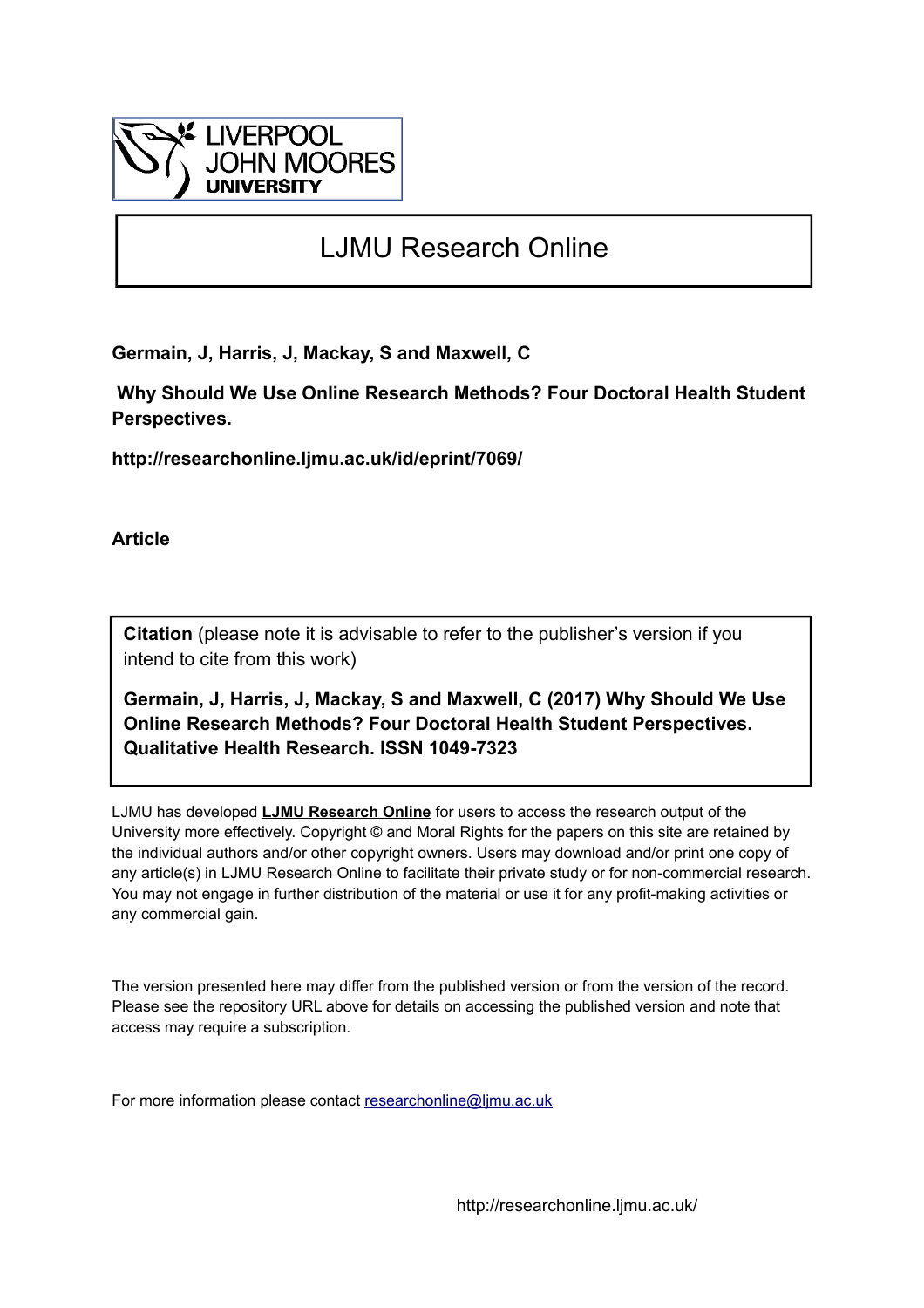*Title: Why should we use online research methods? Four doctoral health student perspectives* 

*Short title: Why should we use online research methods?*

# *Authors and affiliations:*

*Jennifer Germain<sup>1</sup>*

*Jane Harris<sup>1</sup>*

*Sean Mackay<sup>2</sup>*

*Clare Maxwell<sup>2</sup>*

- *1. Public Health Institute, Liverpool John Moores University*
- *2. School of Nursing and Allied Health, Liverpool John Moores University*

# *Acknowledgments:*

*Thanks to our respective Directors of studies and Dr Dave Harriss for their useful ethics conversations.*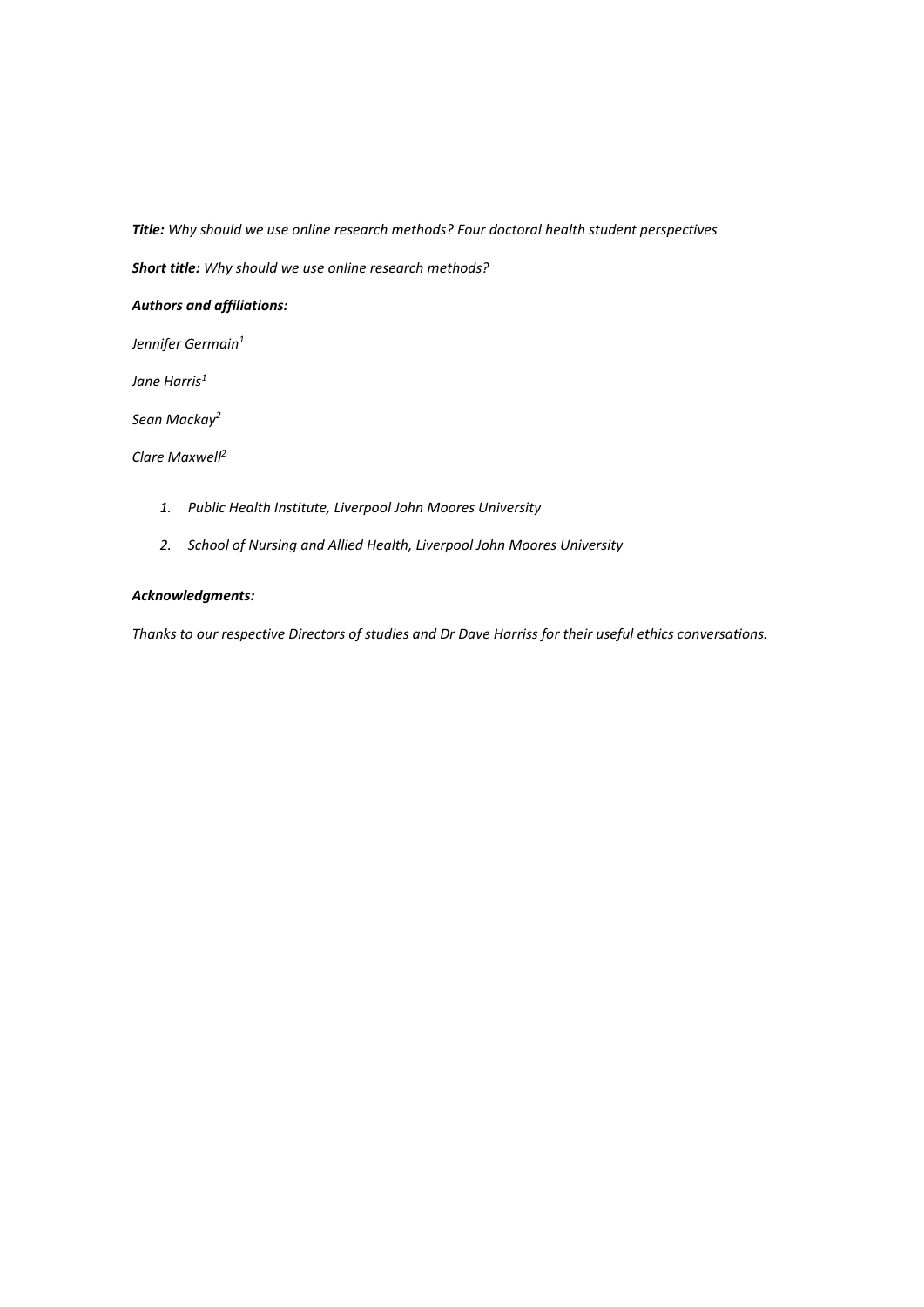## **Abstract**

The growth of the internet has led to an increase in researchers utilizing online methods. Online communities such as forums, blogs and video platforms are particularly useful for research involving populations that are internet savvy, seldom heard or discussing sensitive or illicit behavior. Drawing upon the experiences of four doctoral health students who are using online methods, this article discusses the value and benefits of conducting online research as well as the limitations and difficulties encountered. Consideration is given to the methodological and ethical implications of online research. Our own research leads us to reflect on: participants' perceptions of what is public, preserving anonymity and protecting participants from harm.

## **Introduction**

The internet forms part of our everyday lives. Estimates indicate that there are 3.5 billion internet users worldwide and approximately 2.34 billion of these users have a social media account (Statista, 2017a). Given the recent surge in research examining online communities and environments, it is evident that researchers are becoming increasingly aware of the importance of the internet in our day-to-day lives. Eynon, Fry, and Schroeder (2008) describe the internet as the 'laboratory for the social sciences' and it can be argued that people's online habitats are just as important as other environments where human interaction occurs (Hallett & Barber, 2014). Studies which adapt traditional qualitative methods to online groups, such as online interviewing, are well defined in the published literature (Ayling & Mewse, 2009; McDermott & Roen, 2012; Seko, Kidd, Wiljer, & McKenzie, 2015). However, online methods such as advertising your research study online, actively seeking out specific groups or analyzing and engaging with online communities are less well described. These areas of research are the focus of this article. We, the authors of this article, are all PhD students in health carrying out qualitative or mixed methods research, and are making use of online methods within our research. This includes recruiting from online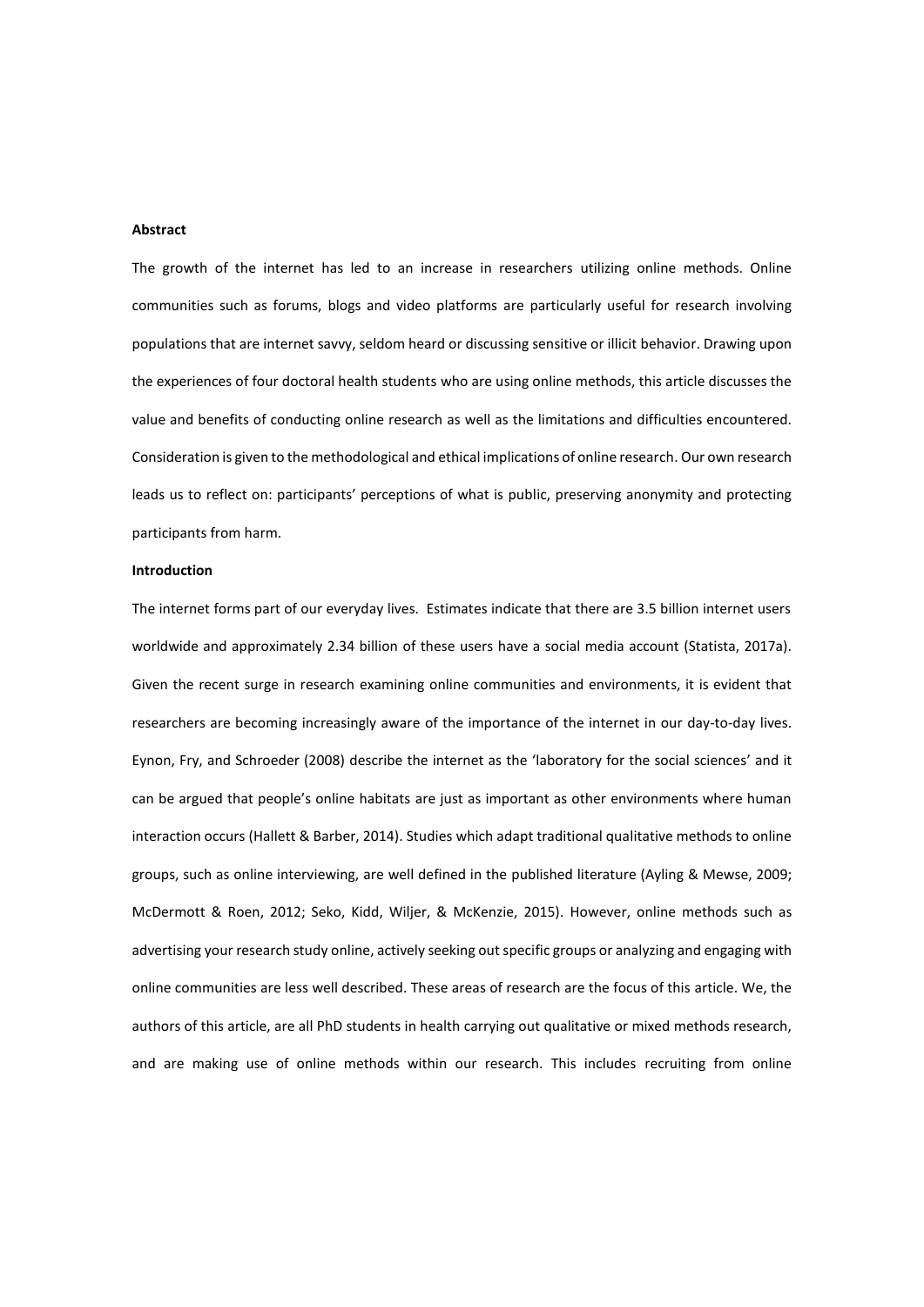communities and analyzing data from those groups through online forums, blogs and video platforms. We all come from different research backgrounds and have different research interests and expertise. Our PhD's explore the role of professional 'Youtubers' in delivering health messages, the use of unlicensed weight loss (UWL) drugs in females, mothers who are experiencing bottle refusal by breastfed babies and peer support for new fathers. Whilst our research areas are different we are united in our choice to use online methods in our research. We are also united in the level of consideration we gave to choosing these methods. We are researching groups of people who are: internet savvy and actively engaged online, who are discussing sensitive or illicit behavior where disclosure may be judged in 'real life' or, who are hidden or seldom heard outside of the online communities they inhabit. Despite our commitment to using online methods, we have each still encountered periods of doubt when we have questioned the ethical ramifications of using online research as a method. This commentary, drawing upon our own experiences, discusses our use of online methods, the value and benefits of using them and finally questions whether, from an ethical perspective, it is appropriate to use online research methods at all.

#### **Target Practice - Which populations are online research best for?**

Online methods can be used in research with a whole range of different populations. As four public health research students, we have online methods in common but the populations we are studying are very different. By comparing four different studies, we have found common ground, which has been used to structure this article, however, we have also reflected on the differences pertinent to each study. Some populations are well established and known online: as is the case for mothers seeking parenting and wider support. Some are even defined by common characteristics that exist solely online: such as the communities (or fandoms) which exist around professional YouTubers. For other populations, online research is useful because these groups are hard to reach offline either because they are engaging in risky or illicit activities, such as the case of unlicensed weight-loss (UWL) drug users, or because they are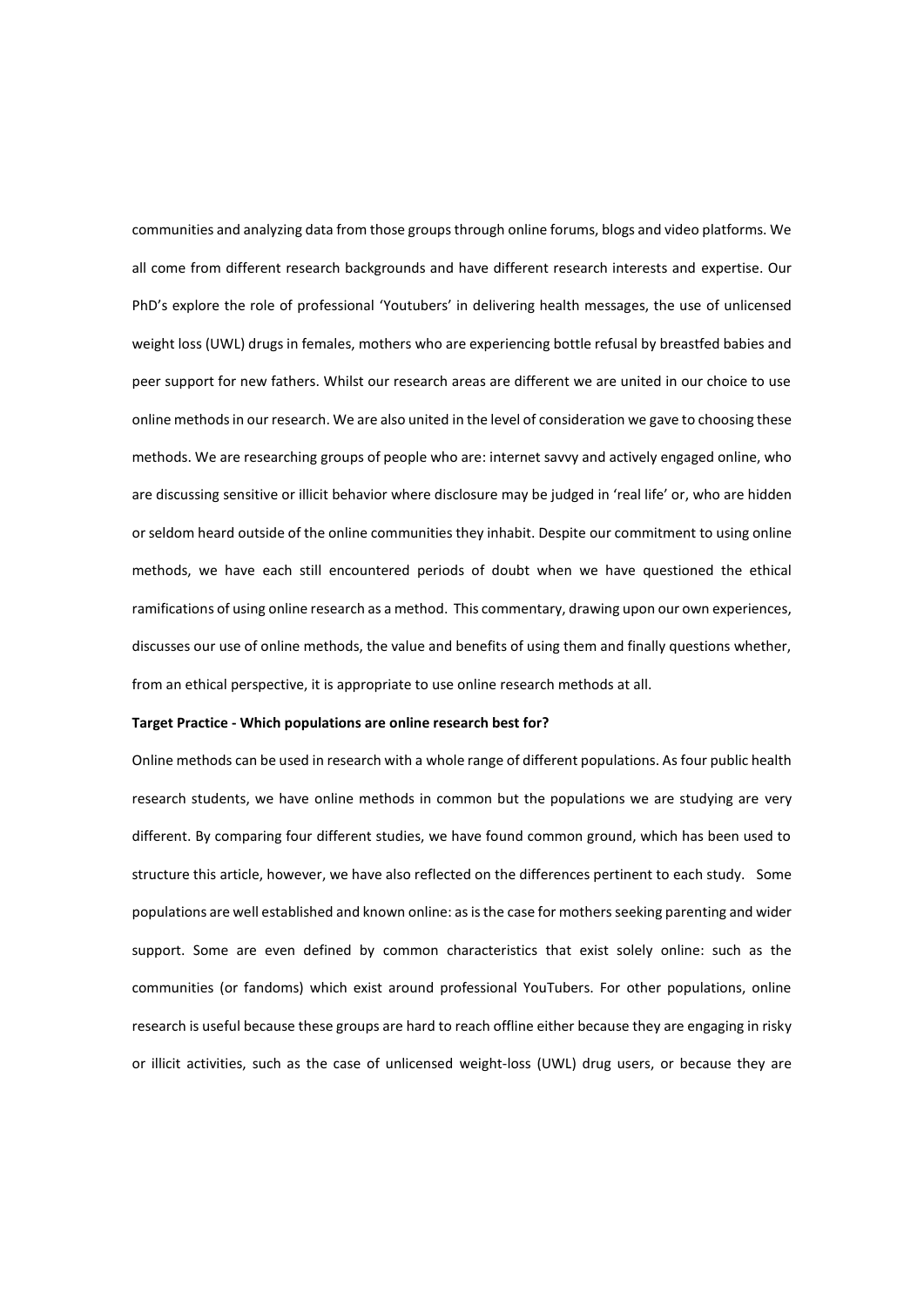discussing topics they may not feel comfortable sharing elsewhere, as in the case of new fathers. These four populations, which are the focus of our individual research studies, will be used in the remainder of this section to highlight the benefits of online research methods when recruiting both: established online and hard to reach populations in health research. For ease of reading, our studies will be referred to as Youtubers, UWL drugs, Mothers and Fathers (table 1).

| <b>Study</b> | <b>Study title</b>      | of<br><b>Type</b>             | Population                 | <b>Platforms</b> |  |
|--------------|-------------------------|-------------------------------|----------------------------|------------------|--|
| code         |                         | discussion                    |                            | accessed         |  |
| UWL drug     | An exploration of the   | Females:<br>Illicit/sensitive |                            | Online           |  |
|              | female<br>of<br>use     | Drug use                      | Undefined group            |                  |  |
|              | unlicensed weight loss  |                               |                            |                  |  |
|              | drugs.                  |                               |                            |                  |  |
| YouTubers    | Examining the role that | Non-sensitive                 | Young people living in UK  | YouTube          |  |
|              | professional YouTubers  | Health messages               | 13-18 years                |                  |  |
|              | play in young people's  |                               |                            |                  |  |
|              | health behaviors and    |                               |                            |                  |  |
|              | identity in the UK      |                               |                            |                  |  |
| Mothers      | Mothers'<br><b>UK</b>   | Sensitive and non-            | Mothers<br>who<br>are      | Online           |  |
|              | experiences of bottle   | sensitive<br>advice           | experiencing/have          | forums,          |  |
|              | refusal<br>by<br>their  | and support                   | experienced bottle refusal | Facebook         |  |
|              | breastfed baby          |                               | by their breastfed baby    |                  |  |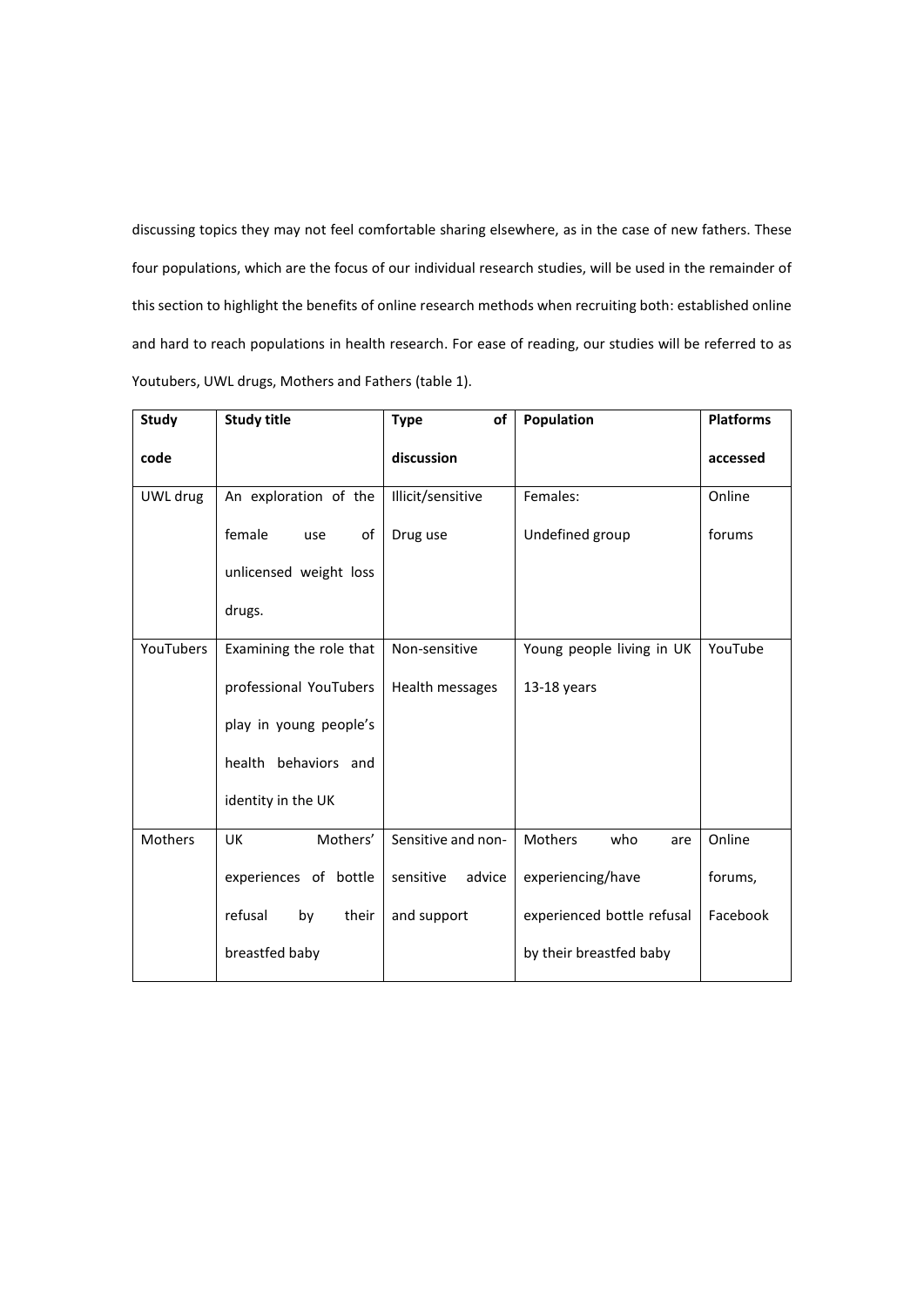| Fathers | Online peer support for   Sensitive and non-   Fathers of |                     |          | pre-school | Online |
|---------|-----------------------------------------------------------|---------------------|----------|------------|--------|
|         | fathers                                                   | advice<br>sensitive | children |            | forum  |
|         |                                                           | and support         |          |            |        |

## Table 1: Summary of the four PhD topics

## *The world at our fingertips - The internet as a global network*

Perhaps one of the most visible online communities is that which has grown up around parenting particularly in relation to motherhood. Online pregnancy and parenting forums/discussion groups provide huge potential to the online researcher with the two largest forums: Mumsnet and Netmums having over 17 million unique users and 130 million page views per month. For the researcher looking to study parenting from a worldwide perspective, Babycentre describes itself as reaching 1 in 5 mothers globally (Babycentre, n.d.). Recent statistics regarding Facebook depict its user profile as mostly female with the largest age group being 20-39 years – providing an almost 'age perfect' sample of women of reproductive age (Statista, 2017b). Based on these statistics, one could argue that discussions surrounding sample bias in relation to using online participants are negated due to the vast numbers of those who consult online sources (Bridges, 2016). In relation to UK mothers, it could be postulated that those who are not actively consulting online communities are becoming the minority. It is evident that mothers use online forums and social media to discuss scenarios and topics that are against official health guidance – possibly believing such platforms to be non-threatening and less judgmental. This gives the researcher obvious benefits of being able to study online content on subjects that would not necessarily be openly discussed. This should be tempered, however, with the amount of forum moderation that takes place. Comments and chat can also often originate from negative personal experiences and the authenticity of participants cannot be regulated.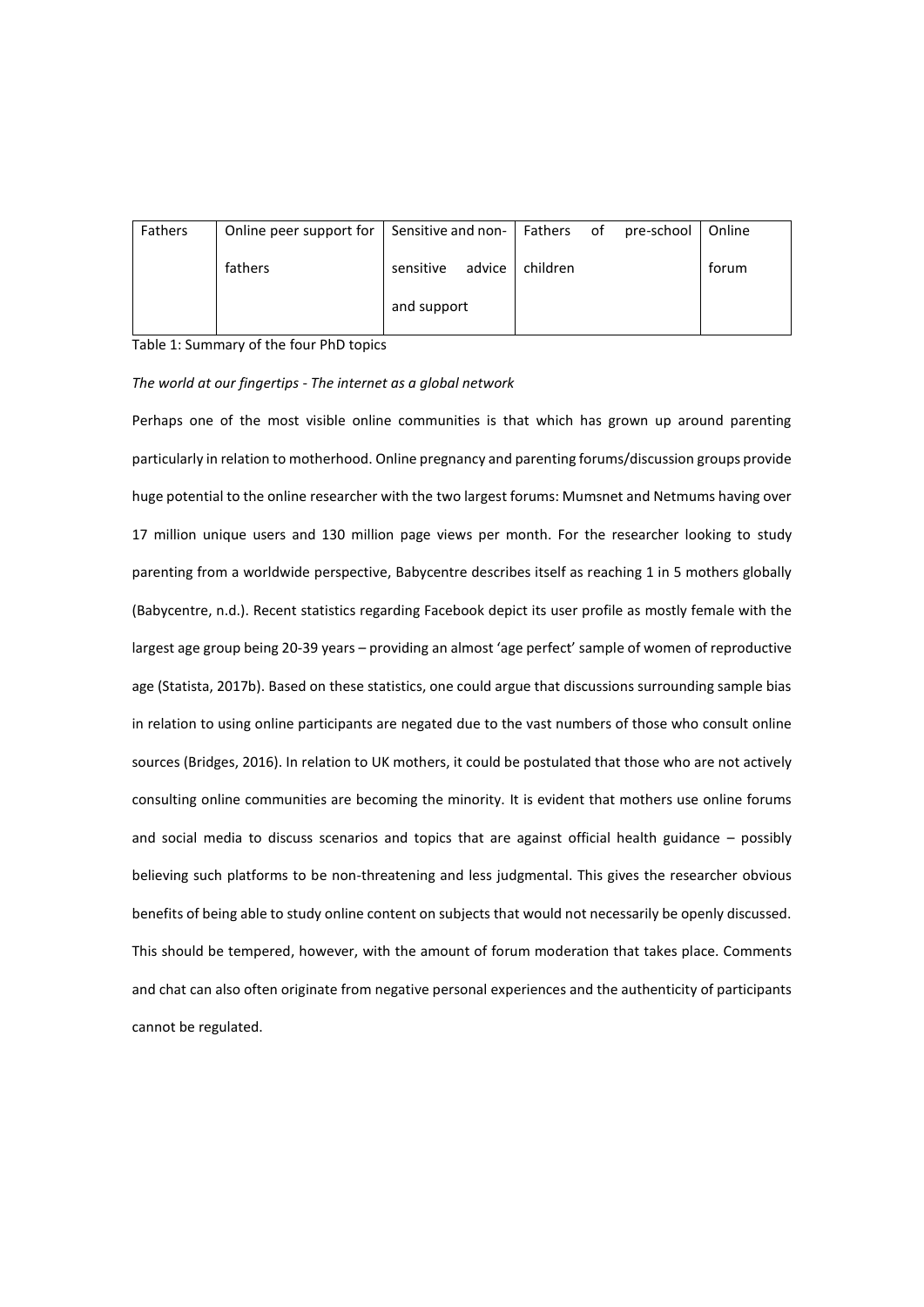The mothers study used an online questionnaire as one of the stages of data collection. A URL to an online questionnaire was shared on Facebook and in relevant threads on parenting forums, attracting 841 respondents in two weeks. Recruiting online allows the researcher to reach large numbers of would-be participants in a short period. This should however be balanced with a potential lack of control regarding dispersal which could result in a study going 'viral' (Ellis-Barton, 2016). Shortening of URL's (e.g. using goo.gl or tiny.url) can provide useful analytical data such as where participants accessed the online survey, e.g. Twitter, Facebook, and their broad geographical location. This gives useful data as to how far the questionnaire has travelled online, although it does not take into account snowballing – a recruitment method that was commonly used in the mothers study.

Online discussion groups and forums are among the longest established and researched online social platforms; providing the foundations for well-known online research methods such as netnography (Kozinets, 2002). However, the past decade has seen the development of numerous other social media platforms providing a rich source of data for researchers. YouTube is one such global social network with over 1 billion users uploading hundreds of millions of hours of video daily (YouTube, 2014). Young people are the biggest users of these social media platforms; in a recent survey, just over a quarter of 12-15 year olds said they would turn to YouTube for accurate and true online information (Ofcom, 2014). The way in which young people engage with social media has allowed the rise of the YouTube celebrity or YouTuber. There are approximately 150 YouTubers in the UK with over 1 million subscribers. YouTubers could potentially be an important source of health information for young people. YouTubers present a magnified version of young people's own networked lives, with the same issues of misinterpretation and surveillance which may be more relatable than the experiences of other adults providing health and wellbeing advice (Beer, 2008; Boyd, 2008; Uhls & Greenfield, 2012)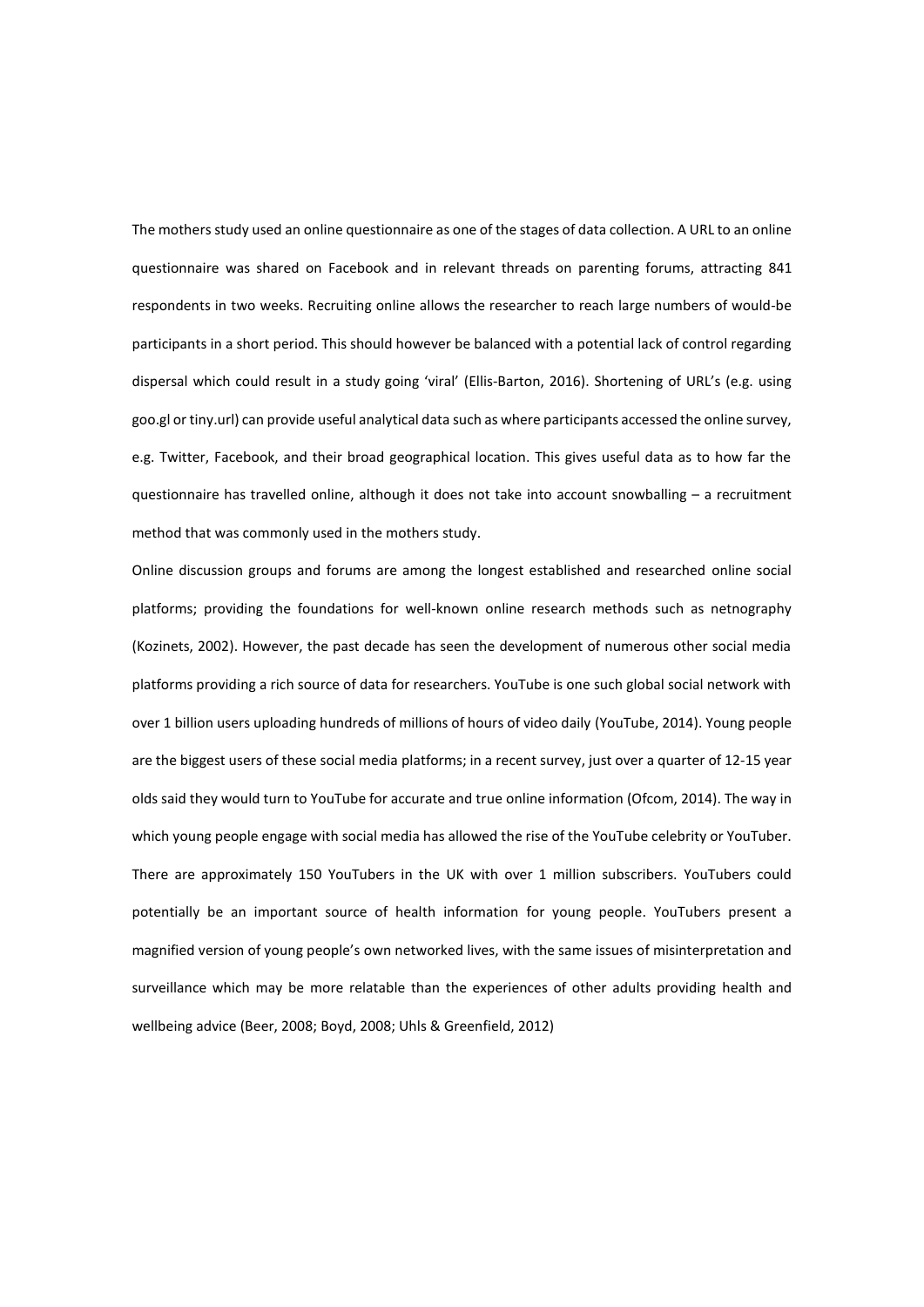The YouTube study also used an online survey as one stage of data collection. YouTuber fan communities have developed largely online. Their demographic characteristics are therefore undefined and they are thus difficult to recruit offline. A URL to the online survey was shared on Twitter, Tumblr and Instagram using hashtags related to the top 50 UK YouTubers. YouTubers themselves were also invited to promote the survey through their social media accounts.

While the two populations above differ in terms of their health priorities and behaviors, these two online communities are linked by their visibility and scale; with both providing a potential gateway between the researcher and a network of millions. However, converse to this, some communities are easier to recruit online because of their lack of visibility.

## *Exploring the unknown - Invisible populations online*

UWL drug users are one such undefined population. Very little is known about the types of people who use them and the motivations for use. Whilst there is some literature on the use of such drugs, this has predominately been within male dominated bodybuilding settings (Petróczi et al., 2015). Fitness competitions, modelling companies, gyms and beauty salons were considered as possible locations to recruit UWL drug users at the planning stage. However, there was no evidence that UWL drug users actually use or engage with any of these locations. This group is known to be active online: UWL drugs are bought online and their use is discussed on online forums. People are more likely to use online forums to discuss illicit or sensitive behavior due to the potential anonymity they offer (Elliott, Langer, & Beckman, 2005) although this is influenced by perceptions of the visibility of the forum and the risk of social stigma (Barratt, 2011). Comments in the UWL drug study such as *"I haven't told any of my family or friends that I am taking reductil"* illustrate that forum users seemingly prefer to discuss their drug use on forums rather than with people in their 'real life'.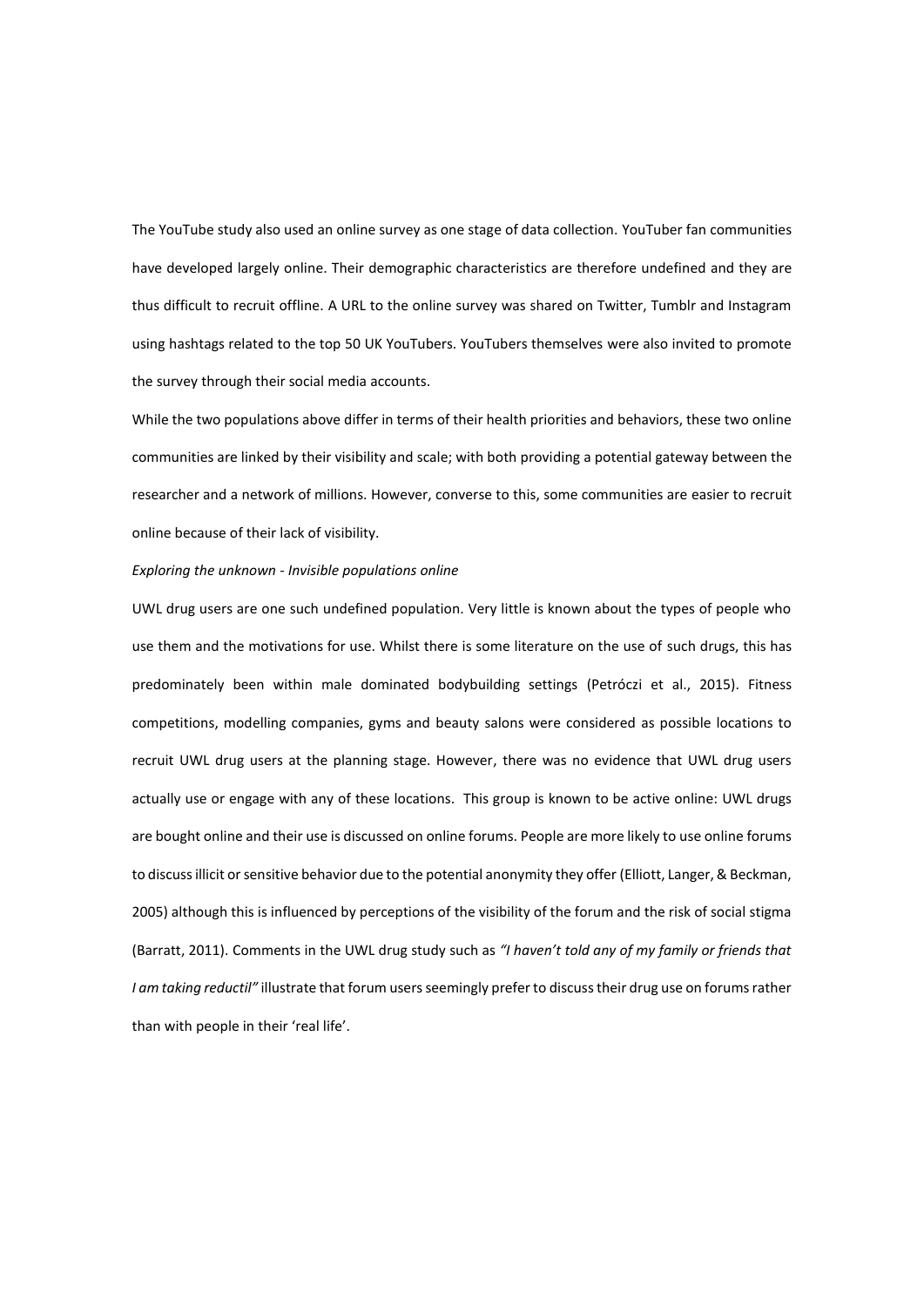Likewise, for fathers needing support in early and pre-school parenting, the usual channels of advice are largely aimed at mothers, and frequently the support and information is provided from an authoritative source, such as health professionals or official health service websites. Face to face services may be difficult for fathers to access, because they have returned to work, for example, or because they feel that they stand out in the female dominated environments such as health clinics. Online support groups are available for many health conditions, and importantly offer peer support in addition to, or rather than, official information. Whilst there are the very popular parenting websites like Mumsnet, there is no father-specific space on these sites, and men may feel uncomfortable searching and posting on them. One UK website provides peer-to-peer discussion boards, and the fathers study looks at the experiences of fathers expressed on these threads, and the characteristics of the communication in the posts.

These two populations are united by the fact that they are hard to reach offline. For UWL drug users the reason for this lack of visibility is clear; online forums provide and anonymous venue for those engaging in illicit activity to seek advice and share experiences that they cannot share offline. In the case of fathers, the reasons are more nuanced, reflecting societal expectations of masculinity and help seeking behavior. However, online forums are appealing to this group because they provide fathers with the opportunity to seek advice with anonymity in a manner that they may struggle to do offline.

The populations discussed here present two extremes: widely visible social networks and populations that are largely invisible. By grouping our study populations in this way, we are not suggesting that online research is only suitable in these extreme cases. Our intention here is simply to highlight the breadth of potential for online methods. The next section considers some key ethical and methodological issues in using online methods.

**Ethical considerations in online research**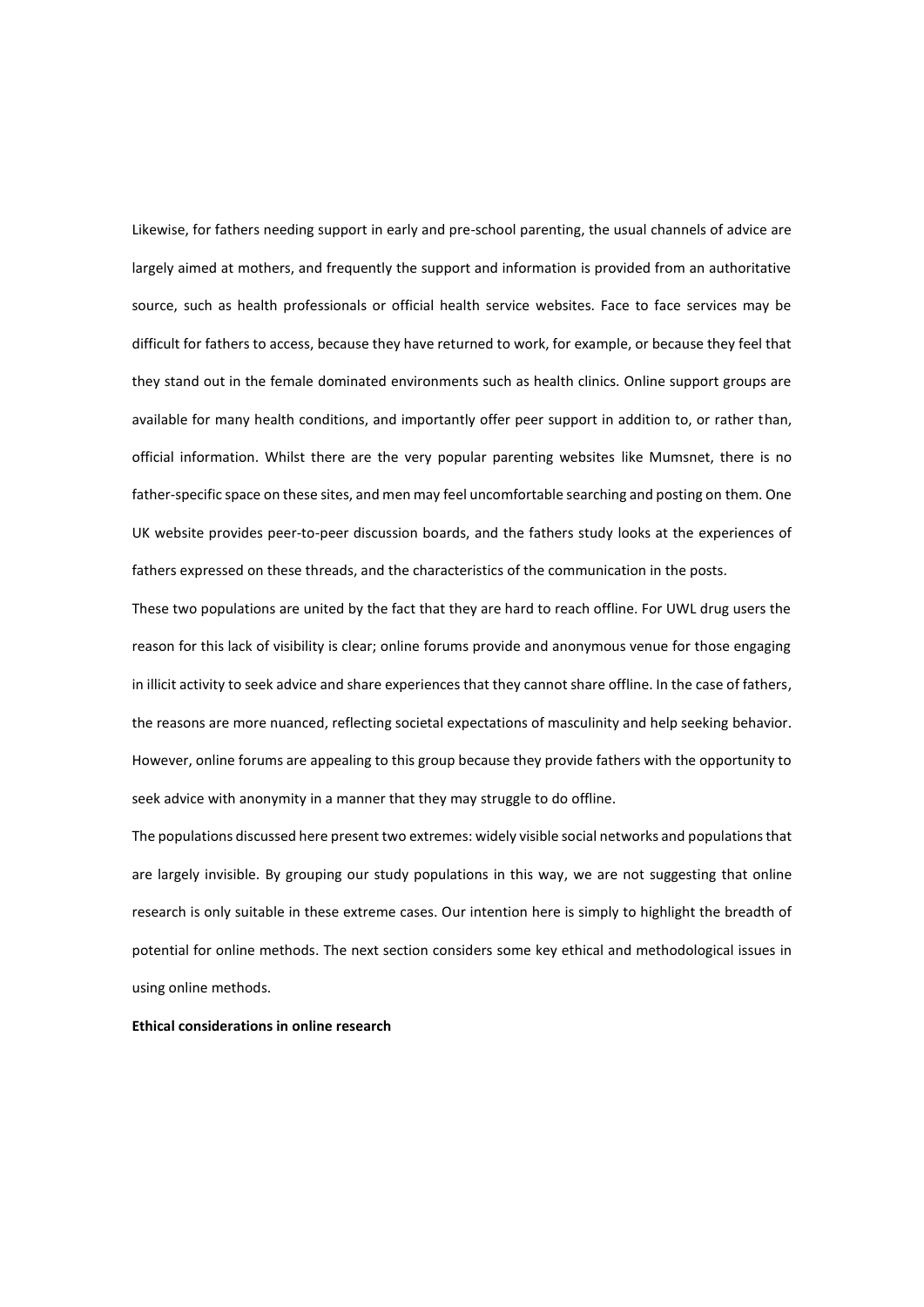Online research is complex. Both guidance and examples of methodological frameworks are limited. The purpose of this section is to give an overview of some of the key concerns from the authors' perspectives. This section aims to explore some of these issues with a particular focus on honesty and consent, quotations and the potential to cause harm.

## *Crossing boundaries? - The public/private debate*

The British Psychological Society (BPS) general ethics code describes a public space as situations where individuals "would expect to be observed by strangers". In the offline world this distinction is quite clear cut but the idea of a public space is more difficult to define online. Firstly, because internet communication is often conducted in public (e.g. open discussion forum) and private (e.g. home) spaces simultaneously and secondly, because it is not always easy to determine which spaces individuals consider to be "public" or "private". The concept of "public/private" in online research is not a binary one and so must consider users expectations guided by both consensus and contextual integrity (Markham & Buchanan, 2012). Where there is any level of ambiguity over data being in the public domain, the BPS (Hewson et al., 2013) recommend that researchers consider the extent to which undisclosed observation may have potentially damaging effects for participants.

Three of the studies (UWL drugs, mothers and fathers) include analyzing posts from online forums and one study (YouTubers) involves analyzing YouTube videos and comments. One important ethical issue in this debate is the notion of honesty: whether researchers inform online users that they are using their data and also whether consent is sought. The guidelines around this issue are open to interpretation with the BPS discussing both issues of honesty and consent within the context of public versus private spaces (Hewson et al., 2013). Essentially, if the space can be classified as private then consent should be sought. The blurring of boundaries between private and public space online and the lack of clarity in what constitutes harm have led to differences in how online research is carried out. There is no clear guide to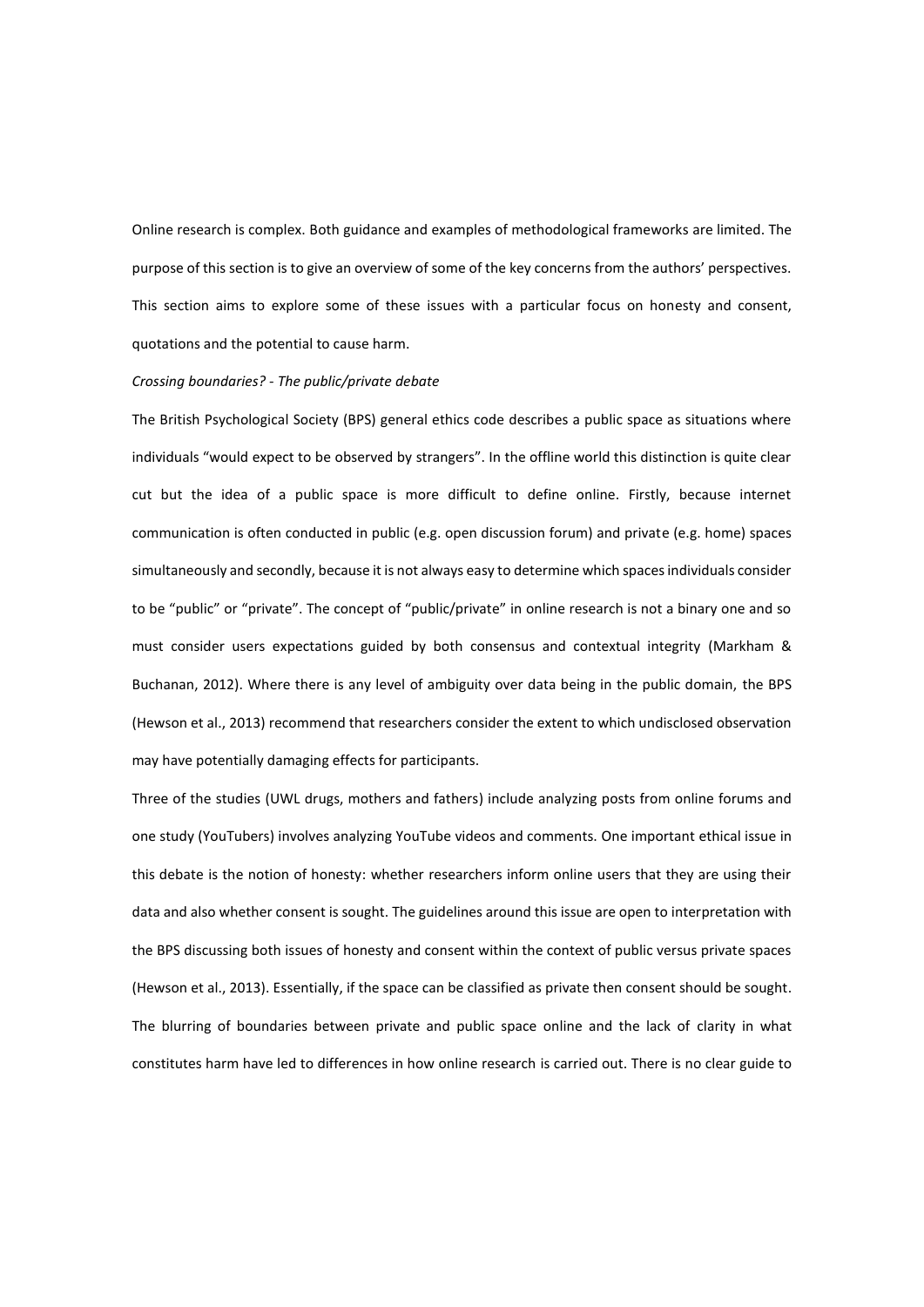measuring potential harm. Our decisions in how to deal with this matter within our own research have differed. The UWL drugs and fathers studies both involve the analysis of online forums. Whilst neither researcher obtained consent from their participants (the forum members), consent was sought in the father study from the website owners. For these studies, the decision not to inform forum members were mostly for practical reasons; the posts were accessed retrospectively so they may be several years old, and the contributors may no longer engage with the site. The level of intrusion was minimal, accessing online posts can be considered less intrusive than face-to-face or even survey-based research as there is no interaction between the participants and the researcher. The studies involved large volumes of data and therefore it would have been extremely demanding to contact all forum members who had contributed to each thread. Additionally, if consent was gained, only those posts from members who had consented could be used, which would lead to disjointed threads with lost richness and meaning. The guidelines (Hewson et al., 2013) suggest permission from moderators is necessary only if the forum or online source will be named. Whilst the fathers study did gain consent from forum leaders, the UWL drug study did not. In the case of the UWL drug study, this was not a deliberate attempt to deceive. The forums were not named and interviews with moderators of the forum were planned for a subsequent stage. However, when moderators were involved in the research, responses ranged from disinterested to negative; in some cases the researcher was automatically banned from the forum. The reluctance of forum moderators to participate in later stages of the PhD caused some tension in how those spaces continued to be viewed. If forum moderators did not want to be involved in interviews, would they have been willing to allow their posts to be included in research?

The UWL drug and father studies discuss the issues around honesty and consent in online forum analysis. However, these issues are pertinent to all social media platforms. In the YouTube study, consent will not be sought to transcribe videos as they are in the public domain (with no login required to view videos)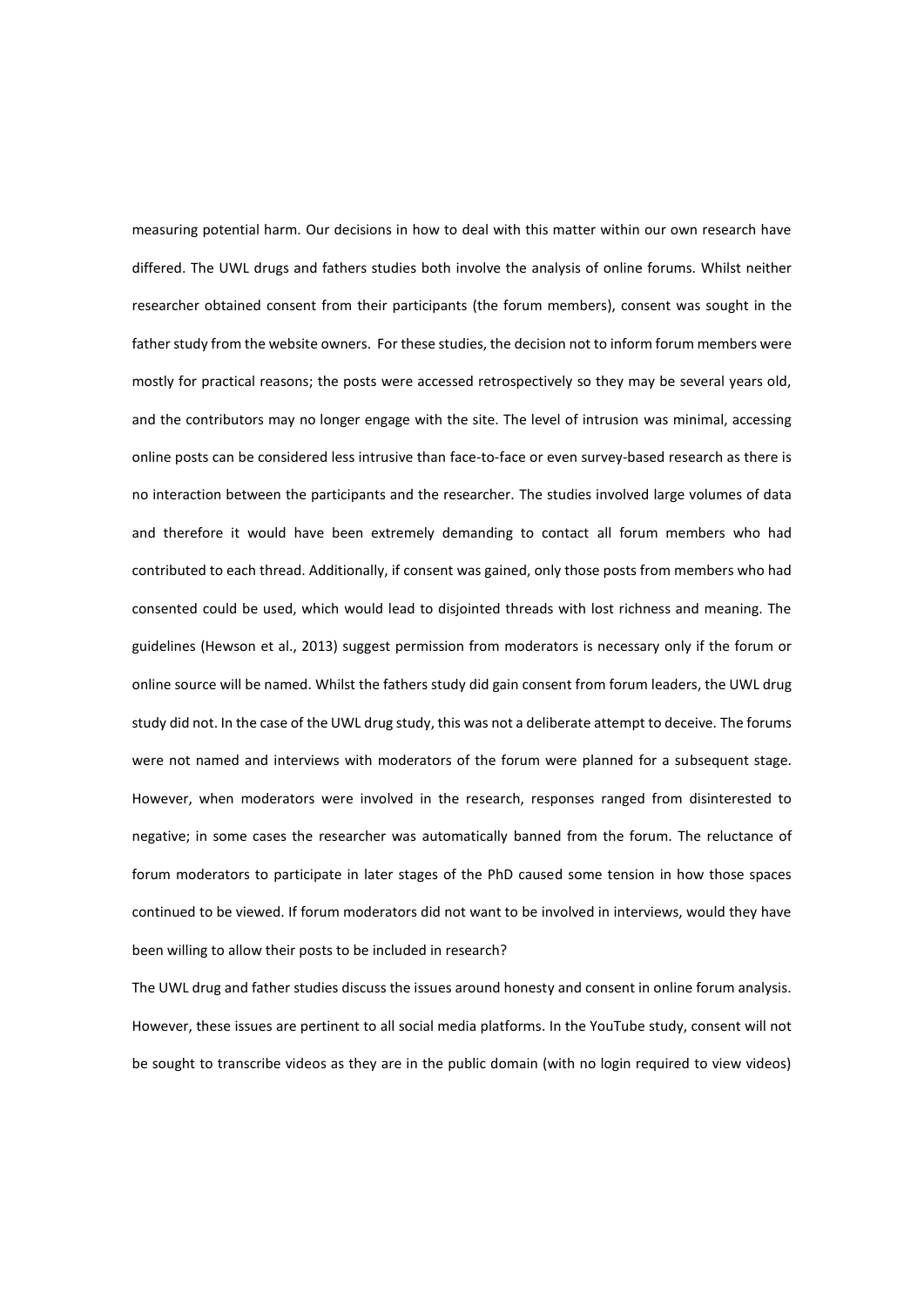and data collection will be largely retrospective. However, like the fathers study, the mothers study will be seeking to gain forum moderator consent to access closed Facebook groups as posts are not usually visible to the general public. Posts could be accessed if the researcher became a member of the closed Facebook groups; however, it was felt that seeking consent would be the preferred approach.

*To quote or not to quote – that is the question.*

In qualitative research, participants' words are quoted to provide meaning and richness to data presentation. This is usually verbatim, to reduce the risk of misinterpretation by paraphrasing and to establish the veracity of the researcher's interpretation (Guest, MacQueen, & Namey, 2012). However, because these forums do not need a password to access them, it is possible to locate the original post by putting the quote into a search engine. Therefore, it is necessary to decide the probability of harm to the poster if their quote was traced to the original post. This depends on the level of personal information and the content of the post.

The UWL drug and fathers studies used verbatim quotes. In both cases, it was felt that more harm would be caused by misinterpreting forum user's intentions than the possibility of the forum user's original post being found. Analyzing online forums is very different to analyzing a spoken interview. Tone of voice, and nonverbal cues are missing, making it difficult to ascertain peoples intentions, for example whether they are serious or joking. Using anonymous verbatim quotes keeps the participants voice intact and retains a balance between meaning and ownership. Paraphrasing quotes adds an additional layer of researcher interpretation and the omission of the verbatim quote when presenting findings takes away the opportunity for others to disagree with the researcher's interpretation. A further advantage of using verbatim quotes is that the dialogue **between** participants can be explored more authentically. Part of the mothers study is to focus on online advice giving and support between mothers whose breastfed baby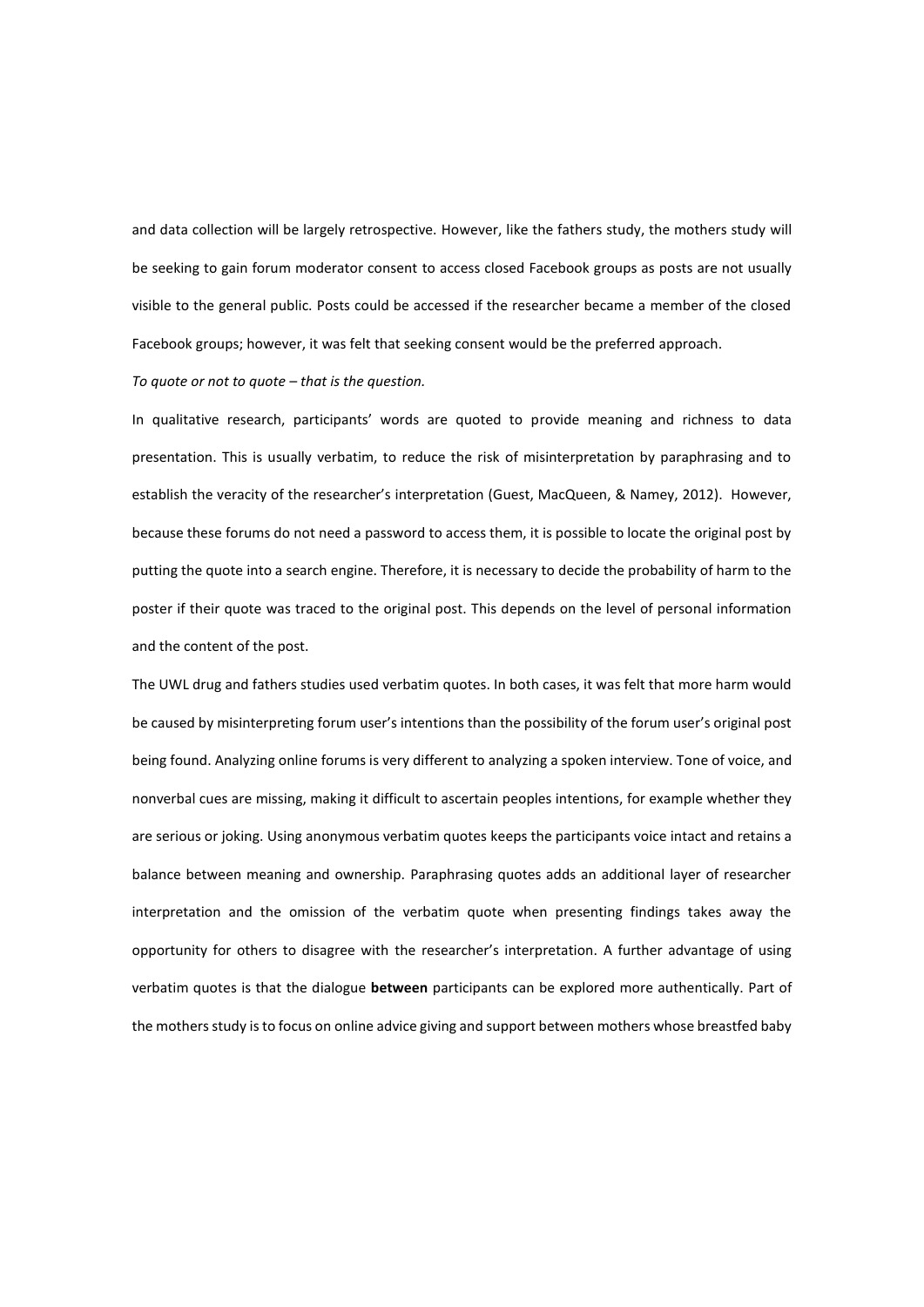refuses a bottle. To use paraphrased quotes would potentially limit the richness of these conversations and miss the subtle nuances that occur during their online chat.

In these studies, it was decided to quote directly, since the language was the key to the meaning of the posts, for example using colloquial terms to demonstrate camaraderie. One potential solution to make quotes more "Google-proof" was to cut the length of the verbatim quotes used. However, there was a desire to use the most evocative quotes to illustrate the results, and in some cases, a two-word phrase allowed Google to identify the source. Since the forum is open and not password protected, the quotes were presented verbatim, attributed to a pseudonym. Other options are to assess the level of personal information provided by a forum user. In the UWL study, if forum posters had used a photograph of themselves or their real name with their user profiles then they were excluded from the study.

## *How do we protect from harm?*

In the previous sections, we have already touched upon the potential we, as online researchers, have to cause harm and the distinction between private and public spaces. These issues are linked intrinsically. If the online space can be deemed public, then consent may be considered less important. Verbatim quotes can be searched for and the original post and the poster identified. If the space is deemed private, then consent becomes far more important, however, verbatim quotes are less easily found.

To minimize harm, the researcher must have a clear and detailed knowledge of the online community they are examining. There is much written on the public versus private space of the internet (Roberts, 2015; Stevens, Donnell, & Williams, 2015), and whether the researcher is eavesdropping on a private conversation in a public space. Whilst discussion boards that require no registration or passwords to read their content may be viewed as in the public domain, the researcher should consider whether the contributors to the board did or could have an expectation of privacy. For the forum used in the fathers study, there were requests for information and advice to others "out there", which seems to suggest that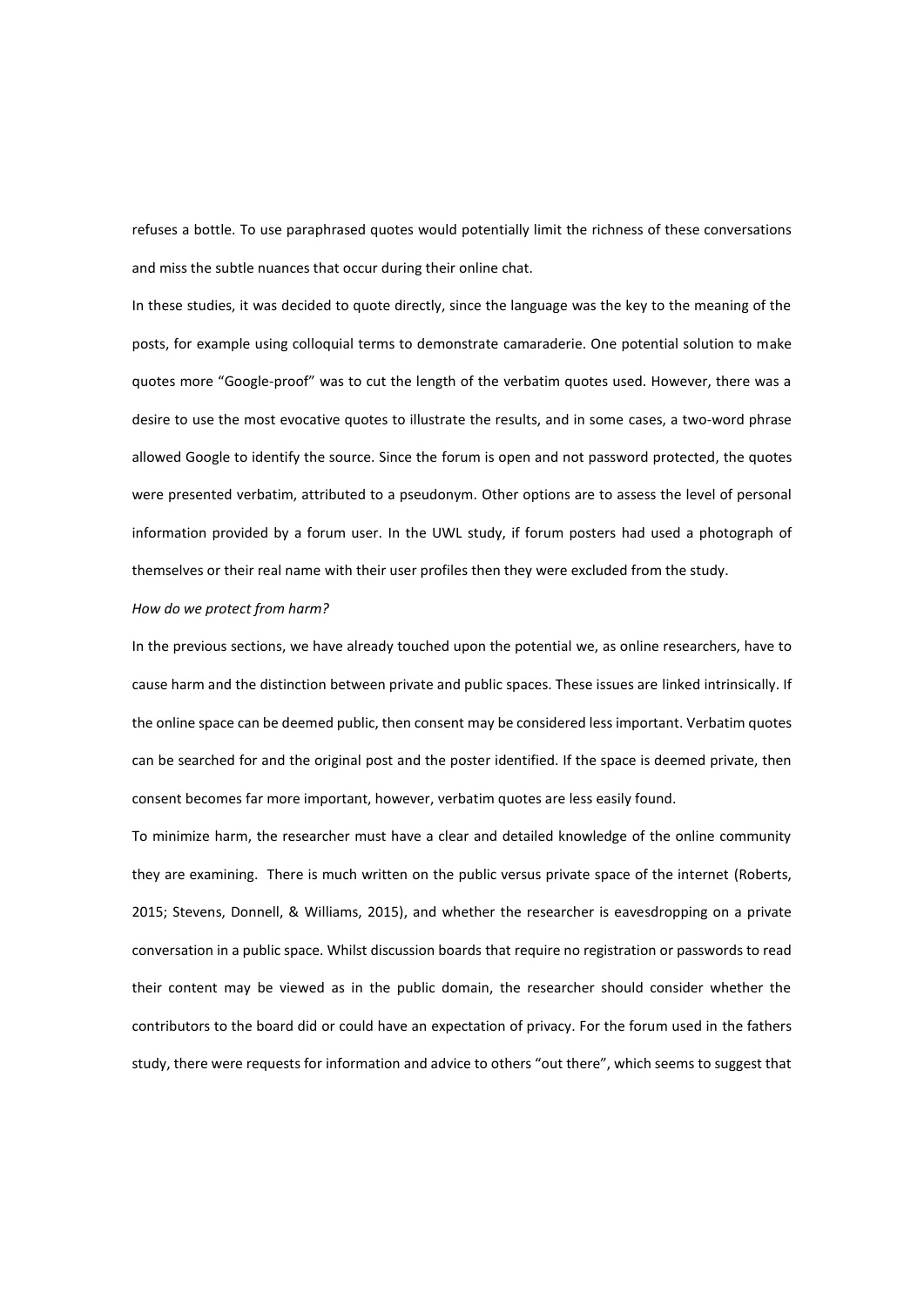the site users understand that their messages are open to a wide audience, including strangers, which appears to meet the BPS definition of a public space (Hewson et al., 2013). The site's guidance for new members reinforces this by advising against posting of personally identifying information. People can also register to post messages, or they can post anonymously. In the mothers' study, follow up interviews highlighted a small number of closed Facebook groups that they used as sources of advice and support for bottle refusal. The fact that they were 'closed' indicated the groups wanted some level of privacy concerning their posts. Taking this into consideration, it was decided to have an open dialogue with forum moderators regarding how best to capture data from the groups without crossing possible boundaries set by them.

In the UWL drug study, the decision was made to only use open forums, this suggested that forums posters were aware that their information was public. However, a lack of engagement from moderators in later stages suggests that this was not universally the case. A similar dilemma is faced by the Youtube study. YouTube promotes itself under the tagline "Broadcast Yourself" and YouTubers, by the sheer size of their audience, are aware of the public nature of the content they produce. However, young people posting comments on such videos may not be explicitly aware that they too are posting in the public domain (Reilly, 2014).

#### **Whose digital footprints are these? - Capturing demographic data online**

Online research lacks face-to-face validation and it is difficult to authenticate that the persons contributing to forums and social media discussions are really who they purport to be. It is easy for participants to present an 'untrue' profile of themselves. This could be true of all research where participants may feel pressure to respond in a certain way. Collecting retrospective data from online sources has advantages because data are produced independent of the research agenda so are less likely to be influenced by researcher bias. Additionally, participants have space to reflect and validate their own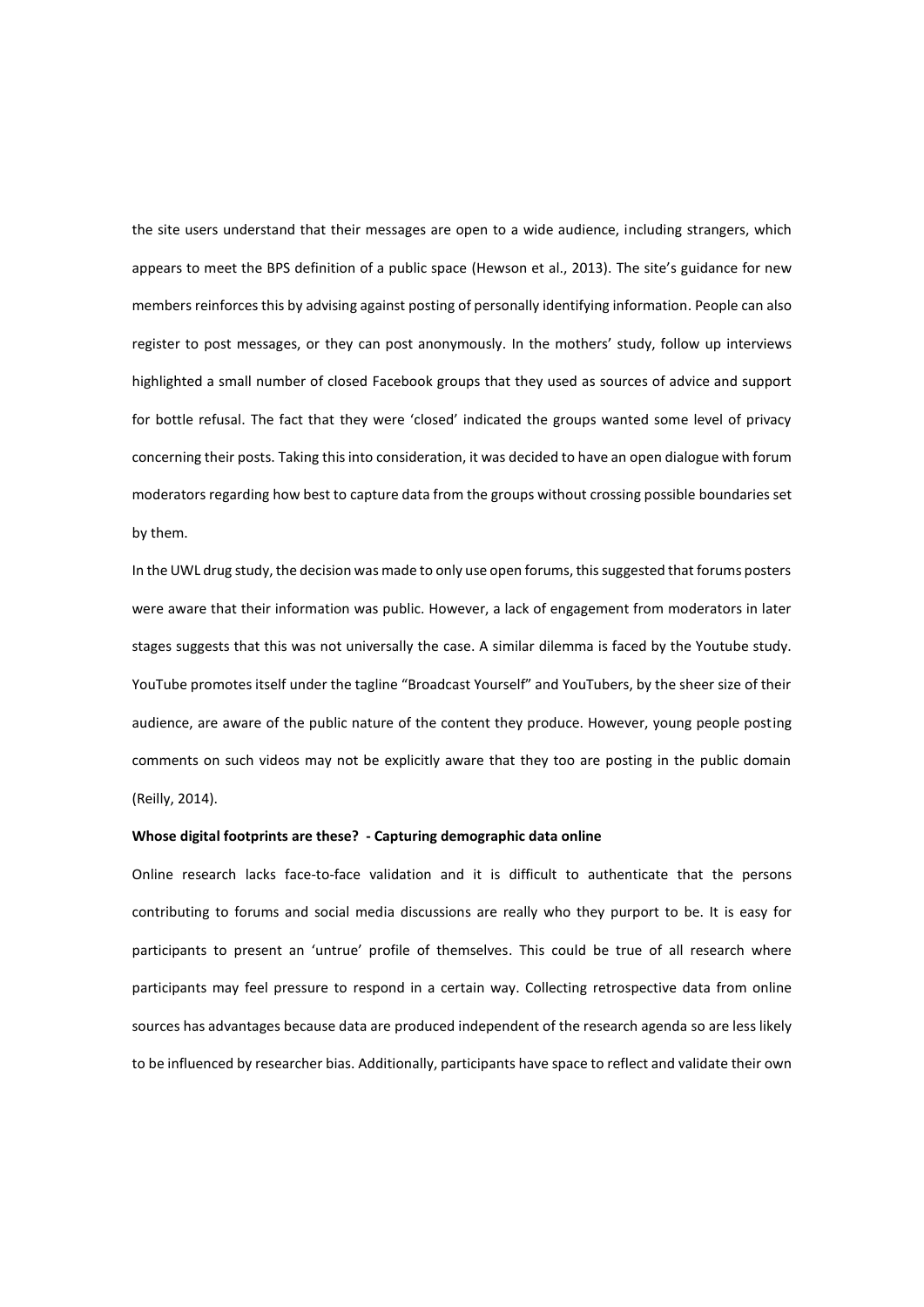data. It can provide an outlet for a more honest discussion of sensitive issues thus providing data that is potentially more authentic due to the very nature of it being online and untraceable.

Three of the studies (UWL, YouTubers and Mothers) combined online data collection with face to face member checks and triangulated the findings. In contrast data for the fathers study was collected solely online therefore the issue of which contributors were fathers was important, since the study was looking at help seeking from a masculine perspective, and it was seeking to determine the appropriateness of peer-to-peer support for fathers. Some usernames appeared to be derivations of their own names, or names that presented their relationship, such as HannahsDad. Additional indicators to whether the site user was a father was looked for in the content of their posts "I am a father of two beautiful girls", or in the footer of their posts (which can be set on registration). There were also anonymous posts, and these became a separate group. All of this profiling was therefore self-declared; the researcher has no way to confirm or check this, and there were no visual cues from the online contributor. However, one can make parallels with respondents in face-to-face interviews or surveys. Whilst there may be visual cues in faceto-face interviews, such as gender and approximate age, the researcher is usually reliant on the declaration of the participant of their parenting status, for example. While the fathers study was qualitative, it was possible to demonstrate that the vast majority of the individually identified contributors were declaring themselves as fathers.

Unlike the fathers study, the UWL drug study did not examine the profile of forum users. Steps were taken to include the most relevant forums and posts in the study. Online tools, such as Alexa.com do exist which provide a basic overview of the demographics, e.g. age, gender. These tools can help ascertain which individuals are most likely to be using a particular forum, however there is no way of guaranteeing the accuracy of these tools and often data sources are unclear. For the UWL drug study, the researcher was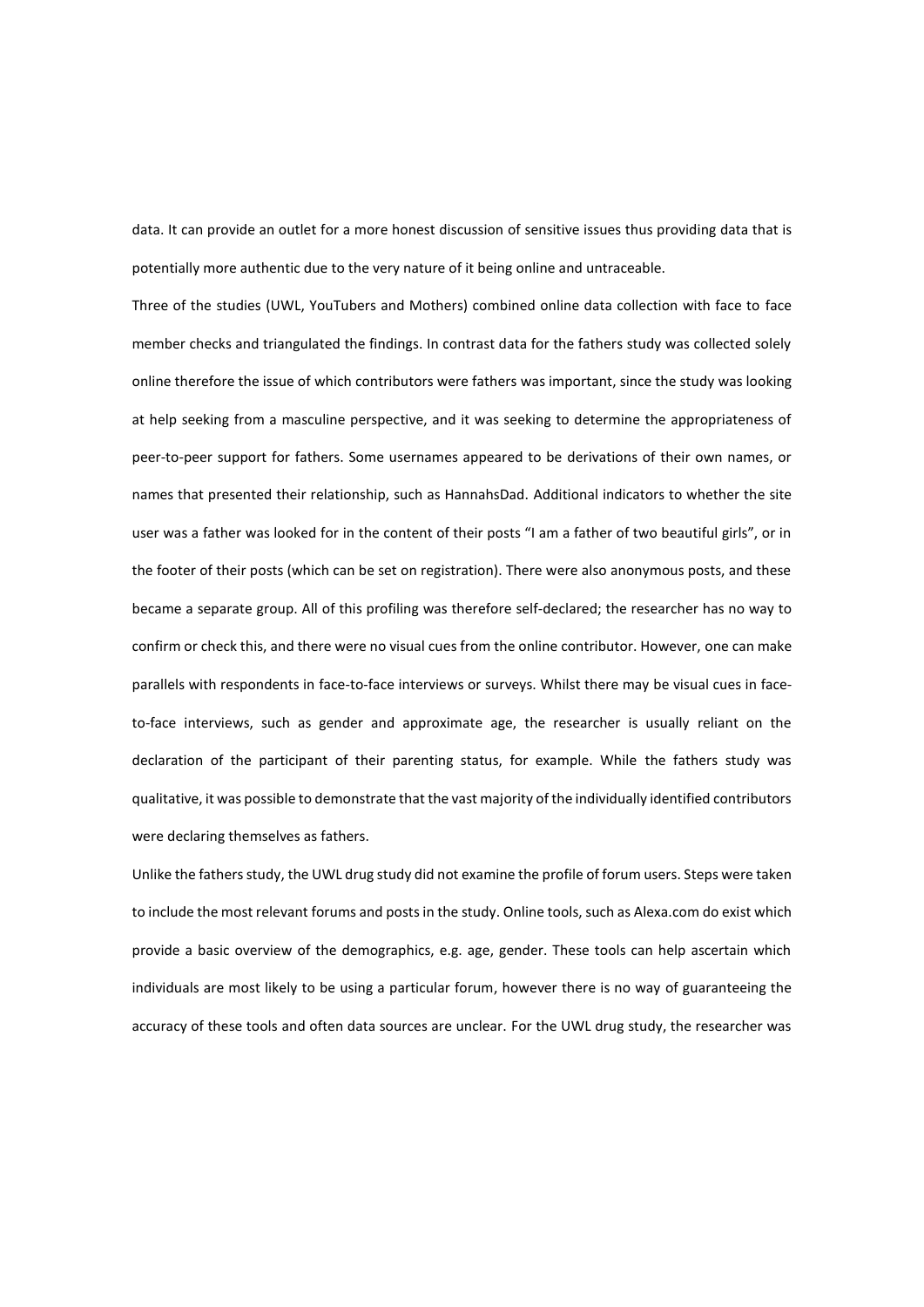only interested in the views of female drug users so employed these tools to seek forums with a high proportion of female users.

#### **Your request has been approved: Seeking ethical approval**

Ethical approval was sought for each study from Liverpool John Moores University Research Ethics Committee and The University of Lancaster Faculty of Health and Medicine Research Ethics Committee. Three of the studies sought approval from the same ethics committee. The committee in question expressed concern over the use of verbatim quotes in the UWL drug study. This prompted the researcher to give greater consideration to the potential for the identification of forum users through Google searching and "Google-proofed" quotes in order to overcome this. The subsequent response to the committee was then used as the protocol for the later two studies (YouTubers and Mothers). From our perspective, this began a collaborative culture between the ethics committee and online researchers at our institution with researcher experience helping to inform future ethical practice. The Association of Internet Research (Markham & Buchanan, 2012) similarly recognizes that online research involves tensions which are often best resolved through a case based approach as they arise.

## **Conclusion**

In this commentary, we have used our experiences as doctoral researchers using online methods for the first time to highlight some of the limitations and difficulties of online research. We are all supervised by experienced and innovative qualitative researchers but it has been our fresh perspective as novice researchers that has led us to ask the most interesting questions and challenge the conventions of online research. Our research has led us to reflect on numerous issues including participants' perceptions of what is public, preserving anonymity and ultimately protecting from harm.

From our experiences, we believe online research methods provide a useful approach. Online research is valuable not only gathering data to complement conventional approaches but also in taking new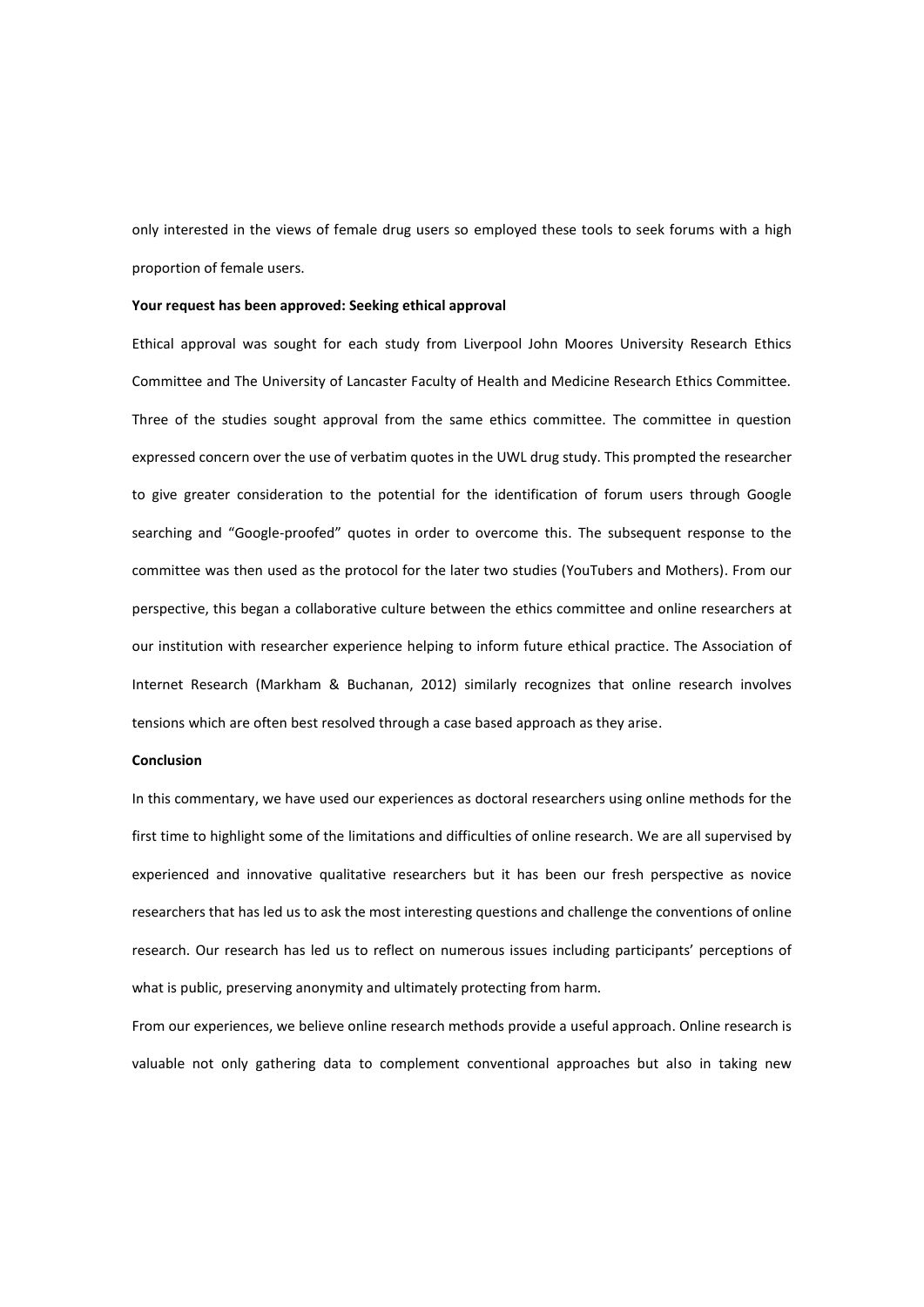approaches to data that would otherwise be difficult to obtain. However, what our experiences also highlight is that the reason for using online methods should not be simply because they are easy. Methodological innovation should be balanced with ethically sensitive responses (Barbovschi, Green, & Vandoninck, 2013; Nind, Wiles, Bengry-Howell, & Crow, 2012). While ethical guidance for online research exists, (Hewson et al., 2013; Markham & Buchanan, 2012) often only cursory ethical considerations are discussed in published research. Published studies using online methods very rarely report ethical procedure in detail. Questioning the ethical ramifications of our work has caused us all to encounter periods of doubt throughout the research process. However, considering these issues has also been a rewarding process as it has given us opportunity to scrutinize our methods and in some cases begin to lay the groundwork for ethical guidelines in our future research.

The "laboratory" as described by Eynon et al. (2008) is increasing with online research methods producing a number of good quality and innovative research studies. As four research students, we are linked by our genuine fascination with online methods. We caution against innovation for innovation's sake but we are enthused by the many opportunities that the internet offers health researchers and others in social science.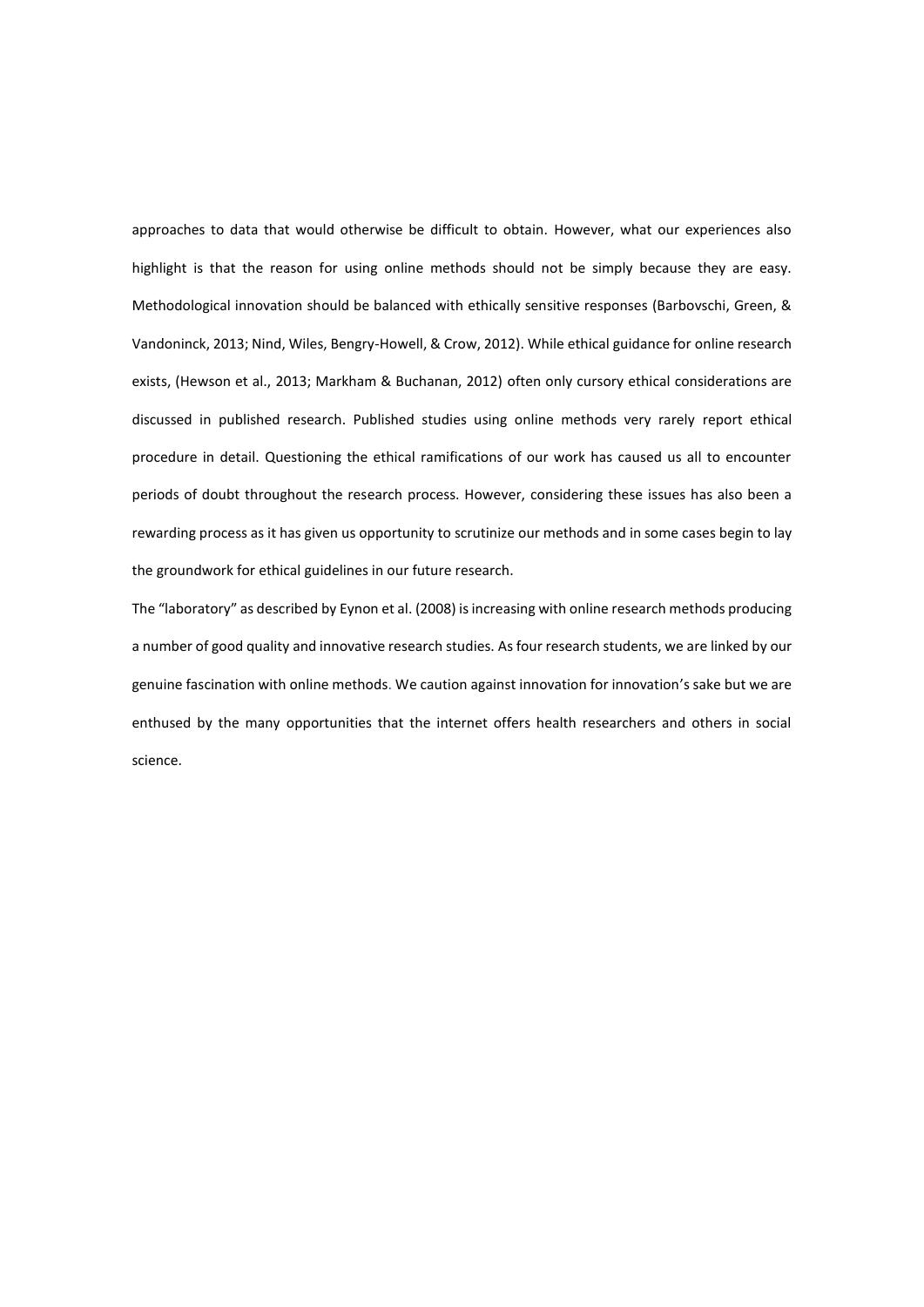## **Reference**

- Ayling, R., & Mewse, A. J. (2009). Evaluating Internet Interviews With Gay Men *Qual Health Res, 19*(4), 566-576.
- Babycentre. (n.d.). About Babycentre. Retrieved from <http://www.babycentre.co.uk/e1001100/about-babycentre>
- Barbovschi, M., Green, L., & Vandoninck, S. (2013). Innovative approaches for investigating how children understand risk in new media. Dealing with methodological and ethical challenges. Retrieved from [http://www.lse.ac.uk/media@lse/research/EUKidsOnline/EU%20Kids%20III/Reports/I](http://www.lse.ac.uk/media@lse/research/EUKidsOnline/EU%20Kids%20III/Reports/InnovativeMethods.pdf) [nnovativeMethods.pdf](http://www.lse.ac.uk/media@lse/research/EUKidsOnline/EU%20Kids%20III/Reports/InnovativeMethods.pdf)
- Barratt, M. (2011). *Discussing illicit drugs in public internet forums: Visibility, stigma, and pseudonymity.* Paper presented at the 5th International Conference on Communities and Technologies, Brisbane.
- Beer, D. D. (2008). Social network(ing) sites…revisiting the story so far: A response to danah boyd & Nicole Ellison. *Journal of Computer-Mediated Communication, 13*, 516-529.
- Boyd, D. (2008). Why Youth heart Social Network Sites: The Role of Networked Publics in Teenage Social Life. In D. Buckingham (Ed.), *Youth, Identity and Digital Media. Cambridge*. Cambridge, MA: The MIT Press.
- Bridges, N. (2016). The faces of breastfeeding support: Experiences of mothers seeking breastfeeding support online. *Breastfeeding Review, 24*(1), 11-20.
- Elliott, R., Langer, R., & Beckman, S. C. (2005). Sensitive research topics: netnography revisited. *Qualitative Market Research: An International Journal, 8*(2), 189-203.
- Ellis-Barton, C. (2016). Ethical considerations in research participation virality. *Journal of Empirical Research on Human Research Ethics, 11*(3), 281-285.
- Eynon, R., Fry, J., & Schroeder, R. (2008). The Ethics of Internet Research. In N. Fielding (Ed.), *The SAGE Handbook of Online Research Methods*. London: Sage.
- Guest, G., MacQueen, K. M., & Namey, E. E. (2012). *Applied Thematic Analysis*. London: SAGE Publications Ltd.
- Hallett, R. E., & Barber, K. (2014). Ethnographic Research in a Cyber Era. *Journal of Contemporary Ethnography, 43*(3), 306-330.
- Hewson, C., Buchanon, T., Brown, I., Coulson, N., Hagger-Johnson, A., Joinson, A., . . . Oates, J. (2013). Ethics Guidelines for Internet-mediated Research. Retrieved from [http://www.bps.org.uk/system/files/Public%20files/inf206-guidelines-for-internet](http://www.bps.org.uk/system/files/Public%20files/inf206-guidelines-for-internet-mediated-research.pdf)[mediated-research.pdf](http://www.bps.org.uk/system/files/Public%20files/inf206-guidelines-for-internet-mediated-research.pdf)
- Kozinets, R. V. (2002). The Field Behind the Screen: Using Netnography for Marketing Research in Online Communities. *Journal of Marketing Research, 39*, 61-72.
- Markham, A., & Buchanan, E. (2012). Ethical Decision-Making and Internet Research: Recommendations from the AoIR Ethics Working Committee (Version 2.0). Retrieved